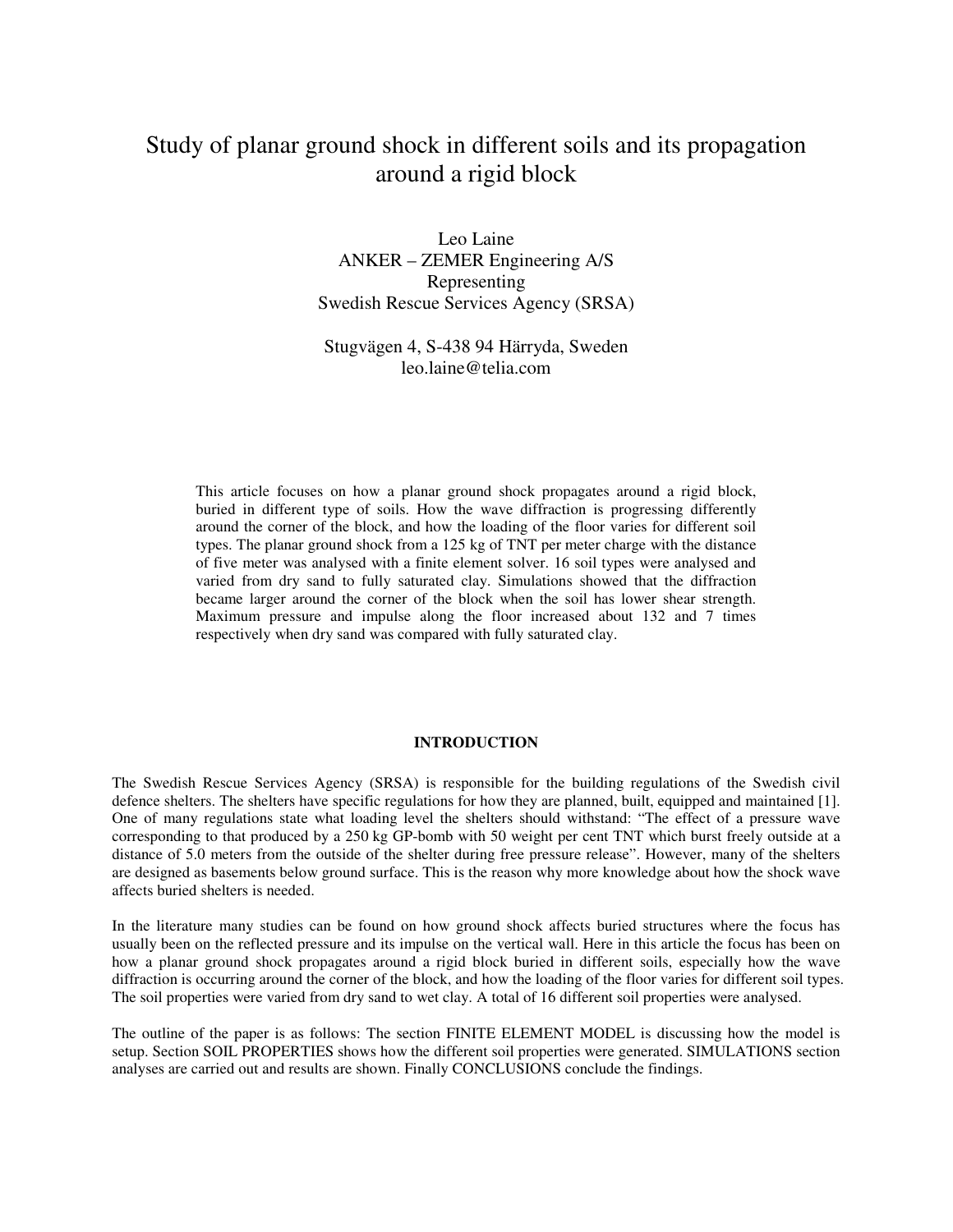# **FINITE ELEMENT MODEL**

The finite element model tries to capture how the soil properties affect the propagation of a planar shock wave around a buried structure which could be represented by a shelter. The planar ground shock was analysed with a two dimensional axis symmetric explicit finite element solver with multi-material Euler formulation found in AUTODYN<sup>TM</sup> [2]. The focus in this study is on what effect different soil properties have on the propagation of a shock wave around a structure. Hence, the structural response is of minor importance and the structure is here simplified as a rigid block. A planar shock wave was generated by detonating 125 kg of TNT per meter which generated the shock wave in the soil and propagated towards the rigid block. The charge was modelled with the Jones-Wilkins-Lee Equation Of State (EOS). The distance between the rigid block and the planar charge was set to 5 meters. The height of the rigid wall was set to 3 meters and the floor length to 5 meters, see Fig. 1.



Fig. 1. Illustration of the principal layout of the finite element model.

The outer domain was 90 times 50 meters, distributed equally on soil and air, to allow the shock wave to propagate undisturbed for 100 ms. The air has an outflow boundary defined and the soil has a transmitting boundary. After sensitivity analysis of the element size 15 mm was chosen in the finer part of the domain which was 10 by 5 meters, illustrated in Fig. 1 with a dashed line. A total of 90 percent of the elements are found within the finer domain. The rigid block was modelled by unused elements. Target points were placed out along the outer wall and floor with a centre distance of 0.1 meter.

## **SOIL PROPERTIES**

In the study the soil properties were gradually changed from dry sand to fully saturated clay. A total of 16 different soil types were generated to study the effect on the shock wave and its diffraction around the rigid block when different soil properties are present. Two EOS were selected as a starting point when deriving the different soil properties. One was EOS for dry sand found in [3], here named E1 the second EOS was for fully saturated clay, here named E4. Linear scaling was used to derive two more EOS between these two extremes named E2 and E3. The gradual scaling of EOS is shown in Fig. 2. In total, four EOS were derived. Similarly the shear strength was linearly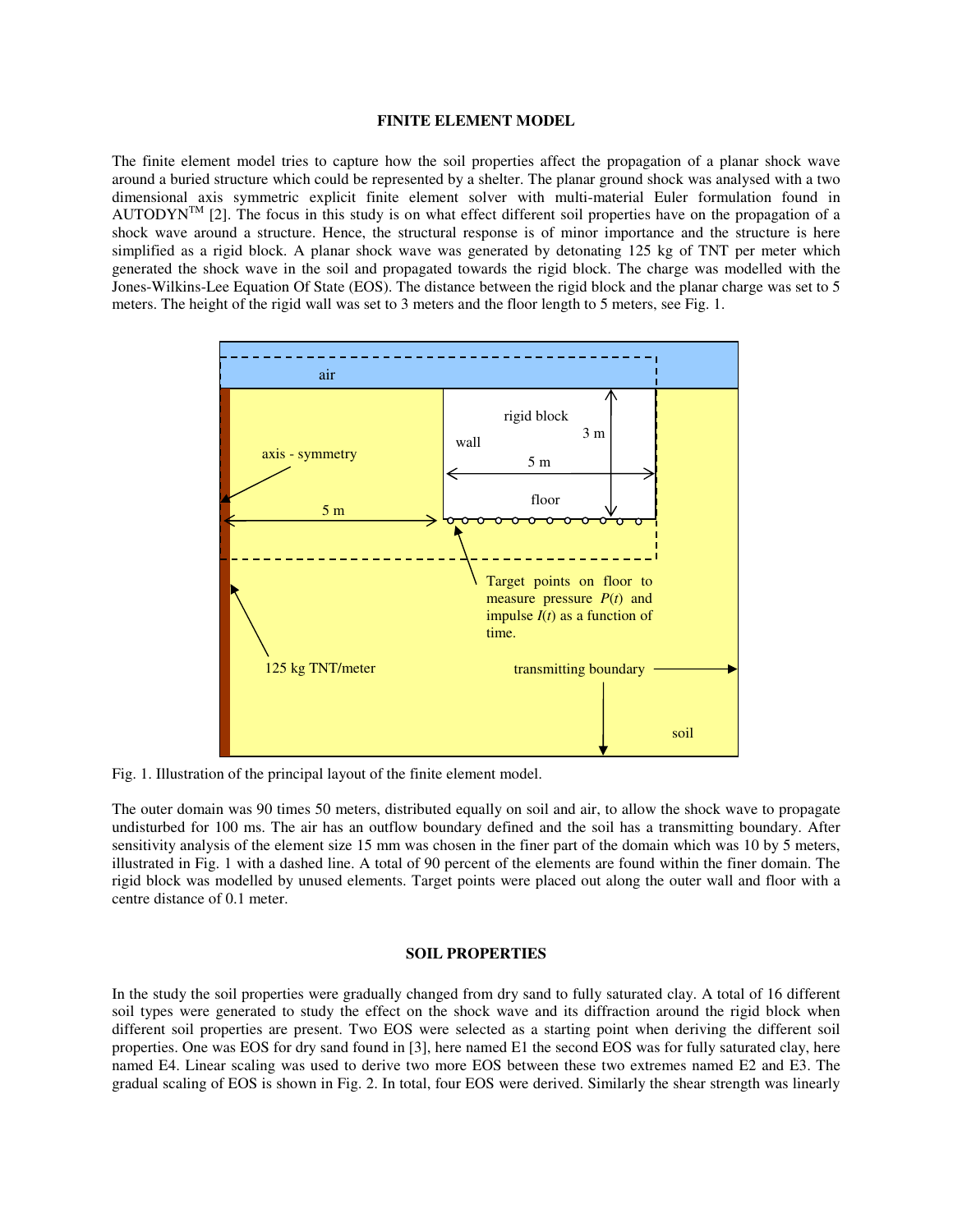scaled between the dry sand [3] and the fully saturated clay to generate S1, S2, S3, and S4 respectively as illustrated in Fig. 3.



Fig. 2. Illustration of EOS and the linear scaling between the dry sand [3] and the fully saturated clay.



Fig. 3. Illustration of shear strength and the linear scaling between the dry sand [3] and the fully saturated clay.

The used material model was derived for modelling granular materials [4]. The material model allows the user to define the EOS as pressure as a function of density  $P(\rho)$ , shear strength as a function of pressure  $\sigma_{\gamma}(P)$ , bulk sound speed as a function of density  $c(\rho)$ , and finally shear modulus as a function of density  $G(\rho)$ . Each one of the soil properties needed their specific  $c(\rho)$  and  $G(\rho)$ . Additionally a hydro tensile limit of  $P_{min}$  = -1 kPa was defined for all soil properties due to the soils lack of handling any tensile pressure on a macro level. Table 1 gives all parameters used for each soil type. Only one of the soil properties i.e. dry sand or also called E1-S1 is fully derived by experiments [3] and [5]. These experiments were performed on sand found in Sjöbo Sweden. Tri-axial pressure cells up to about 100 MPa were used. The tests were performed first by isotropical loading and unloading to receive a fairly good picture of the porous EOS. The experiments were followed by tri-axial shear tests. Additionally the pressure and shear waves were measured during the tests by P- and S- transducers to get an idea how the bulk modulus and shear modulus varies with density and pressure. The fully saturated clay is only a generic soil property of what could be expected by fully saturated clay. However, the material properties in Table 1 will give a fairly good indication of what really influences the shock wave and its propagation around the rigid block.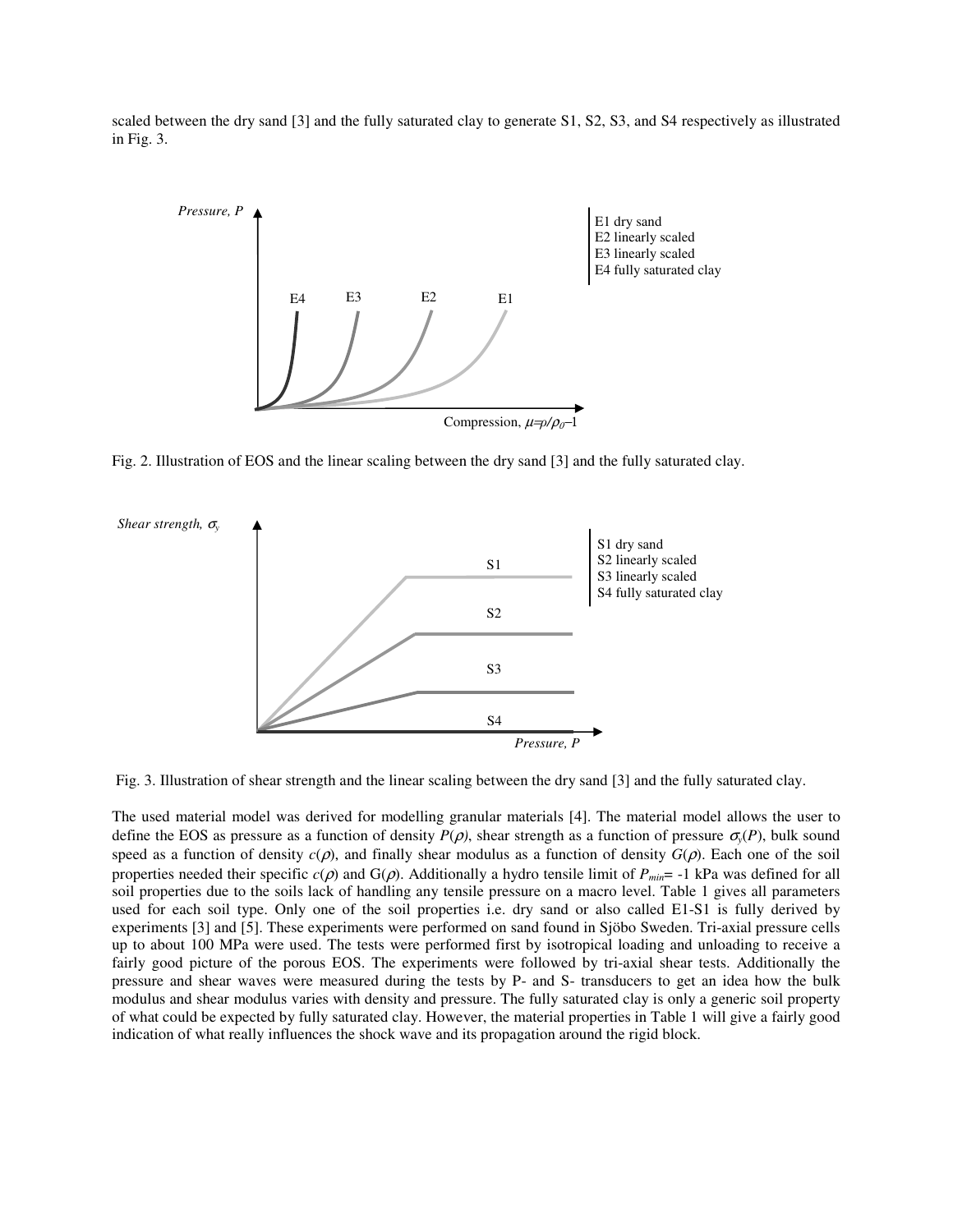| Soil type                                | $E1-S1$          | E1-S2            | $E1-S3$          | E1-S4            | $E2-S1$          | $E2-S2$          | E2-S3            | E2-S4            | $E3-S1$          | E3-S2            | E3-S3            | E3-S4            | E4-S1            | E4-S2            | E4-S3                | E4-S4            |
|------------------------------------------|------------------|------------------|------------------|------------------|------------------|------------------|------------------|------------------|------------------|------------------|------------------|------------------|------------------|------------------|----------------------|------------------|
| $(g/cm^3)$                               | 2.641            | 2.641            | 2.641            | 2.641            | 2.467            | 2.467            | 2.467            | 2.467            | 2.264            | 2.264            | 2.264            | 2.264            | 2.027            | 2.027            | 2.027                | 2.027            |
| $\rho_{PI}$                              | 1.674            | 1.674            | 1.674            | 1.674            | 1.752            | 1.752            | 1.752            | 1.752            | 1.830            | 1.830            | 1.830            | 1.830            | 1.908            | 1.908            | 1.908                | 1.908            |
| $\rho_{2}$                               | 1.740            | 1.740            | 1.740            | 1.740            | 1.787            | 1.787            | 1.787            | 1.787            | 1.867            | 1.867            | 1.867            | 1.867            | 1.911            | 1.911            | 1.911                | 1.911            |
| $\rho$ ,                                 | 1.874            | 1.874            | 1.874            | 1.874            | 1.836            | 1.836            | 1.836            | 1.836            | 1.903            | 1.903            | 1.903            | 1.903            | 1.913            | 1.913            | 1.913                | 1.913            |
| $\rho$ 4                                 | 1.997            | 1.997            | 1.997            | 1.997            | 1.885            | 1.885            | 1.885            | 1.885            | 1.940            | 1.940            | 1.940            | 1.940            | 1.918            | 1.918            | 1.918                | 1.918            |
|                                          | 2.144            | 2.144            | 2.144            | 2.144            | 1.927            | 1.927            | 1.927            | 1.927            | 1.976            | 1.976            | 1.976            | 1.976            | 1.928            | 1.928            | 1.928                | 1.928            |
| $\rho_s$                                 | 2.250            | 2.250            | 2.250            | 2.250            | 2.067            | 2.067            | 2.067            | 2.067            | 2.068            | 2.068            | 2.068            | 2.068            | 1.948            | 1.948            | 1.948                | 1.948            |
| $\rho_{\delta}$                          |                  |                  |                  |                  |                  |                  |                  |                  |                  |                  |                  |                  |                  |                  |                      |                  |
|                                          | 2.380            | 2.380            | 2.380            | 2.380            | 2.208            | 2.208            | 2.208            | 2.208            | 2.178            | 2.178            | 2.178            | 2.178            | 1.987            | 1.987            | 1.987                | 1.987            |
|                                          | 2.485            | 2.485            | 2.485            | 2.485            | 2.348            | 2.348            | 2.348            | 2.348            | 2.269            | 2.269            | 2.269            | 2.269            | 2.060            | 2.060            | 2.060                | 2.060            |
| $\rho$ g                                 | 2.585            | 2.585            | 2.585            | 2.585            | 2.488            | 2.488            | 2.488            | 2.488            | 2.361            | 2.361            | 2.361            | 2.361            | 2.233            | 2.233            | 2.233                | 2.233            |
|                                          | 2.671            | 2.671            | 2.671            | 2.671            | 2.584            | 2.584            | 2.584            | 2.584            | 2.429            | 2.429            | 2.429            | 2.429            | $\boldsymbol{0}$ | $\bf{0}$         | $\bf{0}$             | $\boldsymbol{0}$ |
| $P_i(kPa)$                               | $\boldsymbol{0}$ | $\bf{0}$         | $\boldsymbol{0}$ | $\boldsymbol{0}$ | $\bf{0}$         | $\boldsymbol{0}$ | $\bf{0}$         | $\boldsymbol{0}$ | $\bf{0}$         | $\boldsymbol{0}$ | $\boldsymbol{0}$ | $\boldsymbol{0}$ | $\boldsymbol{0}$ | $\boldsymbol{0}$ | $\bf{0}$             | $\boldsymbol{0}$ |
| Ρ,                                       | 4.58E+03         | 4.58E+03         | 4.58E+03         | 4.58E+03         | 7.80E+03         | 7.80E+03         | 7.80E+03         | 7.80E+03         | 2.50E+04         | 2.50E+04         | 2.50E+04         | 2.50E+04         | 5.73E+03         | 5.73E+03         | 5.73E+03             | 5.73E+03         |
|                                          | 1.50E+04         | $1.50E + 04$     | 1.50E+04         | 1.50E+04         | 2.20E+04         | 2.20E+04         | 2.20E+04         | 2.20E+04         | 5.80E+04         | 5.80E+04         | 5.80E+04         | 5.80E+04         | $1.15E + 04$     | 1.15E+04         | $1.15E + 04$         | 1.15E+04         |
| $\boldsymbol{P}_4$                       | 2.92E+04         | $2.92E + 04$     | 2.92E+04         | $2.92E + 04$     | $4.10E + 04$     | $4.10E + 04$     | 4.10E+04         | 4.10E+04         | 9.85E+04         | 9.85E+04         | 9.85E+04         | 9.85E+04         | 2.31E+04         | 2.31E+04         | $2.31E + 04$         | 2.31E+04         |
| $P_{S}$                                  | 5.92E+04         | $5.92E + 04$     | 5.92E+04         | $5.92E + 04$     | 6.25E+04         | 6.25E+04         | 6.25E+04         | 6.25E+04         | $1.40E + 05$     | 1.40E+05         | $1.40E + 05$     | $1.40E + 05$     | $4.66E + 04$     | $4.66E + 04$     | $4.66E + 04$         | 4.66E+04         |
| $\boldsymbol{P}_6$                       | 9.81E+04         | 9.81E+04         | 9.81E+04         | $9.81E + 04$     | $1.40E + 05$     | $1.40E + 05$     | $1.40E + 05$     | $1.40E + 05$     | 2.70E+05         | 2.70E+05         | 2.70E+05         | 2.70E+05         | 9.51E+04         | 9.51E+04         | 9.51E+04             | 9.51E+04         |
|                                          | 1.79E+05         | 1.79E+05         | $1.79E + 05$     | 1.79E+05         | $2.62E + 05$     | $2.62E + 05$     | $2.62E + 05$     | $2.62E + 05$     | 4.35E+05         | 4.35E+05         | 4.35E+05         | 4.35E+05         | 1.98E+05         | 1.98E+05         | 1.98E+05             | 1.98E+05         |
|                                          | 2.89E+05         | 2.89E+05         | 2.89E+05         | 2.89E+05         | $4.20E + 05$     | 4.20E+05         | $4.20E + 05$     | 4.20E+05         | $6.15E + 0.5$    | $6.15E + 05$     | 6.15E+05         | 6.15E+05         | $4.24E + 05$     | 4.24E+05         | $4.24E + 05$         | 4.24E+05         |
| Р,                                       | 4.50E+05         | 4.50E+05         | 4.50E+05         | 4.50E+05         | 6.50E+05         | 6.50E+05         | $6.50E + 05$     | 6.50E+05         | 8.38E+05         | 8.38E+05         | 8.38E+05         | 8.38E+05         | 1.18E+06         | 1.18E+06         | 1.18E+06             | 1.18E+06         |
|                                          | 6.51E+05         | $6.51E + 05$     | $6.51E + 05$     | $6.51E + 05$     | 8.90E+05         | 8.90E+05         | 8.90E+05         | 8.90E+05         | $1.09E + 06$     | 1.09E+06         | 1.09E+06         | 1.09E+06         | $\bf{0}$         | $\bf{0}$         | $\bf{0}$             | $\bf{0}$         |
| $\rho_{cl}$ (g/cm <sup>3</sup> )         | 1.674            | 1.674            | 1.674            | 1.674            | 1.752            | 1.752            | 1.752            | 1.752            | 1.830            | 1.830            | 1.830            | 1.830            | 1.908            | 1.908            | 1.908                | 1.908            |
| $\rho_{c2}$                              | 1.746            | 1.746            | 1.746            | 1.746            | 1.770            | 1.770            | 1.770            | 1.770            | 1.846            | 1.846            | 1.846            | 1.846            | 1.908            | 1.908            | 1.908                | 1.908            |
| $\rho_{\scriptscriptstyle cl}$           | 2.086            | 2.086            | 2.086            | 2.086            | 1.812            | 1.812            | 1.812            | 1.812            | 1.866            | 1.866            | 1.866            | 1.866            | 1.908            | 1.908            | 1.908                | 1.908            |
| $\rho_{\scriptscriptstyle cl}$           | 2.147            | 2.147            | 2.147            | 2.147            | 1.853            | 1.853            | 1.853            | 1.853            | 1.879            | 1.879            | 1.879            | 1.879            | 1.908            | 1.908            | 1.908                | 1.908            |
| $\rho_{\textit{cs}}$                     | 2.300            | 2.300            | 2.300            | 2.300            | 1.883            | 1.883            | 1.883            | 1.883            | 1.942            | 1.942            | 1.942            | 1.942            | 1.909            | 1.909            | 1.909                | 1.909            |
| $\rho_{\scriptscriptstyle{c6}}$          | 2.572            | 2.572            | 2.572            | 2.572            | 2.109            | 2.109            | 2.109            | 2.109            | 2.020            | 2.020            | 2.020            | 2.020            | 1.913            | 1.913            | 1.913                | 1.913            |
| $\rho_{c7}$                              | 2.598            | 2.598            | 2.598            | 2.598            | 2.230            | 2.230            | 2.230            | 2.230            | 2.084            | 2.084            | 2.084            | 2.084            | 1.923            | 1.923            | 1.923                | 1.923            |
| $\rho_{\scriptscriptstyle{c8}}$          | 2.635            | 2.635            | 2.635            | 2.635            | 2.354            | 2.354            | 2.354            | 2.354            | 2.185            | 2.185            | 2.185            | 2.185            | 1.963            | 1.963            | 1.963                | 1.963            |
| $\rho_{\scriptscriptstyle c^g}$          | 2.641            | 2.641            | 2.641            | 2.641            | 2.467            | 2.467            | 2.467            | 2.467            | 2.264            | 2.264            | 2.264            | 2.264            | 2.027            | 2.027            | 2.027                | 2.027            |
|                                          | 2.800            | 2.800            | 2.800            | 2.800            | 2.584            | 2.584            | 2.584            | 2.584            | 2.336            | 2.336            | 2.336            | 2.336            | 2.046            | 2.046            | 2.046                | 2.046            |
| $c_j$ (m/s)                              | 265.2            | 265.2            | 265.2            | 265.2            | 472.8            | 472.8            | 472.8            | 472.8            | 827.4            | 827.4            | 827.4            | 827.4            | 1499.9           | 1499.9           | 1499.9               | 1499.9           |
| $\cdot$                                  | 852.1            | 852.1            | 852.1            | 852.1            | 676.3            | 676.3            | 676.3            | 676.3            | 1107.8           | 1107.8           | 1107.8           | 1107.8           | 1505.8           | 1505.8           | 1505.8               | 1505.8           |
|                                          | 1721.7           | 1721.7           | 1721.7           | 1721.7           | 960.8            | 960.8            | 960.8            | 960.8            | 1251.2           | 1251.2           | 1251.2           | 1251.2           | 1515.2           | 1515.2           | 1515.2               | 1515.2           |
|                                          | 1875.5           | 1875.5           | 1875.5           | 1875.5           | 1126.7           | 1126.7           | 1126.7           | 1126.7           | 1274.5           | 1274.5           | 1274.5           | 1274.5           | 1533.2           | 1533.2           | 1533.2               | 1533.2           |
|                                          | 2264.8           | 2264.8           | 2264.8           | 2264.8           | 1188.0           | 1188.0           | 1188.0           | 1188.0           | 1464.1           | 1464.1           | 1464.1           | 1464.1           | 1569.4           | 1569.4           | 1569.4               | 1569.4           |
|                                          | 2956.1           | 2956.1           | 2956.1           | 2956.1           | 1632.0           | 1632.0           | 1632.0           | 1632.0           | 1658.6           | 1658.6           | 1658.6           | 1658.6           | 1636.4           | 1636.4           | 1636.4               | 1636.4           |
|                                          | 3112.2           | 3112.2           | 3112.2           | 3112.2           | 1892.4           | 1892.4           | 1892.4           | 1892.4           | 1822.9           | 1822.9           | 1822.9           | 1822.9           | 1768.5           | 1768.5           | 1768.5               | 1768.5           |
|                                          | 4600.0           | 4600.0           | 4600.0           | 4600.0           | 2201.7           | 2201.7           | 2201.7           | 2201.7           | 2182.5           | 2182.5           | 2182.5           | 2182.5           | 2095.2           | 2095.2           | 2095.2               | 2095.2           |
|                                          | 4634.0           | 4634.0           | 4634.0           | 4634.0           | 2753.4           | 2753.4           | 2753.4           | 2753.4           | 2563.4           | 2563.4           | 2563.4           | 2563.4           | 2388.5           | 2388.5           | 2388.5               | 2388.5           |
|                                          | 4634.0           | 4634.0           | 4634.0           | 4634.0           | 2753.4           | 2753.4           | 2753.4           | 2753.4           | 2563.4           | 2563.4           | 2563.4           | 2563.4           | 2388.5           | 2388.5           | 2388.5               | 2388.5           |
| $P \sigma_{yI} (kPa)$                    | $\mathbf{0}$     | $\boldsymbol{0}$ | $\boldsymbol{0}$ | $\boldsymbol{0}$ | $\boldsymbol{0}$ | $\boldsymbol{0}$ | $\boldsymbol{0}$ | $\,0\,$          | $\boldsymbol{0}$ | $\boldsymbol{0}$ | $\boldsymbol{0}$ | $\boldsymbol{0}$ | $\boldsymbol{0}$ | 0                | $\mathbf{0}$         | $\overline{0}$   |
|                                          |                  |                  |                  |                  |                  |                  |                  |                  |                  |                  |                  |                  |                  |                  |                      |                  |
| $P \sigma_{y2}$                          | 3.40E+03         | 3.40E+03         | 3.40E+03         | 3.40E+03         | 3.40E+03         | 3.40E+03         | 3.40E+03         | 3.40E+03         | $3.40E + 03$     | 3.40E+03         | 3.40E+03         | 3.40E+03         | $3.40E + 03$     | 3.40E+03         | $3.40E + 03$         | 3.40E+03         |
| $P \sigma_{y3}$                          | 3.49E+04         | 3.49E+04         | 3.49E+04         | 3.49E+04         | 3.49E+04         | 3.49E+04         | 3.49E+04         | 3.49E+04         | 3.49E+04         | 3.49E+04         | 3.49E+04         | 3.49E+04         | 3.49E+04         | 3.49E+04         | 3.49E+04             | 3.49E+04         |
| $P \sigma_{y4}$                          | $1.01E + 05$     | $1.01E + 05$     | $1.01E + 05$     | $1.01E + 05$     | $1.01E + 05$     | $1.01E + 05$     | $1.01E + 05$     | $1.01E + 05$     | $1.01E + 05$     | $1.01E + 05$     | $1.01E + 05$     | $1.01E + 05$     | $1.01E + 05$     | $1.01E + 05$     | $1.01E + 05$         | $1.01E + 05$     |
| $P \sigma_{\gamma 5}$                    | 1.85E+05         | 1.85E+05         | 1.85E+05         | 1.85E+05         | 1.85E+05         | 1.85E+05         | 1.85E+05         | 1.85E+05         | 1.85E+05         | 1.85E+05         | 1.85E+05         | 1.85E+05         | 1.85E+05         | 1.85E+05         | 1.85E+05             | 1.85E+05         |
| $P \sigma_{y6}$                          | 5.00E+05         | 5.00E+05         | 5.00E+05         | 5.00E+05         | 5.00E+05         | 5.00E+05         | 5.00E+05         | 5.00E+05         | 5.00E+05         | 5.00E+05         | 5.00E+05         | 5.00E+05         | $5.00E + 05$     | 5.00E+05         | $5.00E + 05$         | 5.00E+05         |
| $P\sigma_{y7}$                           | $\boldsymbol{0}$ | $\bf{0}$         | $\boldsymbol{0}$ | 0                | $\boldsymbol{0}$ | $\boldsymbol{0}$ | $\boldsymbol{0}$ | $\boldsymbol{0}$ | $\boldsymbol{0}$ | $\boldsymbol{0}$ | $\boldsymbol{0}$ | $\boldsymbol{0}$ | $\boldsymbol{0}$ | $\boldsymbol{0}$ | $\bf{0}$             | $\bf{0}$         |
| $P \sigma_{\rm y8}$                      | $\boldsymbol{0}$ | $\bf{0}$         | $\boldsymbol{0}$ | 0                | $\boldsymbol{0}$ | $\,0\,$          | $\bf{0}$         | $\boldsymbol{0}$ | $\boldsymbol{0}$ | $\boldsymbol{0}$ | $\boldsymbol{0}$ | $\boldsymbol{0}$ | $\boldsymbol{0}$ | $\boldsymbol{0}$ | $\boldsymbol{0}$     | $\boldsymbol{0}$ |
| P $\sigma_{\scriptscriptstyle y 9}$      | $\bf{0}$         | $\boldsymbol{0}$ | $\boldsymbol{0}$ | $\boldsymbol{0}$ | $\boldsymbol{0}$ | $\boldsymbol{0}$ | $\overline{0}$   | $\boldsymbol{0}$ | $\bf{0}$         | $\overline{0}$   | $\mathbf{0}$     | $\bf{0}$         | $\boldsymbol{0}$ | $\boldsymbol{0}$ | $\bf{0}$             | $\boldsymbol{0}$ |
| $P \sigma_{\text{v10}}$                  | $\bf{0}$         | $\Omega$         | $\bf{0}$         | 0                | $\bf{0}$         | $\overline{0}$   | $\Omega$         | $\boldsymbol{0}$ | $\bf{0}$         | $\overline{0}$   | $\overline{0}$   | $\Omega$         | $\Omega$         | $\theta$         | $\Omega$             | $\boldsymbol{0}$ |
| $\sigma_{yl}$ (kPa)                      | $0.00E + 00$     | $0.00E + 00$     | $0.00E + 00$     | $0.00E + 00$     | $0.00E + 00$     | $0.00E + 00$     | $0.00E + 00$     | $0.00E + 00$     | $0.00E + 00$     | $0.00E + 00$     | $0.00E + 00$     | $0.00E + 00$     | $0.00E + 00$     | $0.00E + 00$     | $0.00E + 00$         | $0.00E + 00$     |
| $\sigma_{\rm y2}$                        | $4.24E + 03$     | $2.82E + 03$     | $1.41E + 03$     | 4.24E+01         | 4.24E+03         | $2.82E + 03$     | $1.41E + 03$     | 4.24E+01         | 4.24E+03         | 2.82E+03         | 1.41E+03         | 4.24E+01         | $4.24E + 03$     | $2.82E + 03$     | $1.41E + 03$         | $4.24E + 01$     |
| $\sigma_{y3}$                            | 4.47E+04         | 2.98E+04         | $1.49E + 04$     | 4.47E+02         | $4.47E + 04$     | $2.98E + 04$     | 1.49E+04         | 4.47E+02         | 4.47E+04         | 2.98E+04         | $1.49E + 04$     | 4.47E+02         | 4.47E+04         | 2.98E+04         | 1.49E+04             | 4.47E+02         |
| $\sigma_{\rm{pf}}$                       | $1.24E + 05$     | 8.27E+04         | 4.13E+04         | $1.24E + 03$     | $1.24E + 05$     | 8.27E+04         | 4.13E+04         | 1.24E+03         | $1.24E + 05$     | 8.27E+04         | 4.13E+04         | $1.24E + 03$     | $1.24E + 05$     | 8.27E+04         | 4.13E+04             | $1.24E + 03$     |
| $\sigma_{\rm y5}$                        | $2.26E + 05$     | $1.51E + 05$     | 7.53E+04         | $2.26E + 03$     | 2.26E+05         | 1.51E+05         | 7.53E+04         | 2.26E+03         | $2.26E + 05$     | 1.51E+05         | 7.53E+04         | $2.26E + 03$     | $2.26E + 05$     | $1.51E + 05$     | 7.53E+04             | $2.26E + 03$     |
| $\sigma_{\scriptscriptstyle{\gamma 6}}$  | 2.26E+05         | $1.51E + 05$     | 7.53E+04         | $2.26E + 03$     | $2.26E + 05$     | 1.51E+05         | 7.53E+04         | 2.26E+03         | $2.26E + 05$     | 1.51E+05         | 7.53E+04         | $2.26E + 03$     | $2.26E + 05$     | $1.51E + 05$     | 7.53E+04             | 2.26E+03         |
| $\sigma_{\rm y7}$                        | $\boldsymbol{0}$ | $\bf{0}$         | $\boldsymbol{0}$ | $\boldsymbol{0}$ | $\boldsymbol{0}$ | $\boldsymbol{0}$ | $\boldsymbol{0}$ | $\boldsymbol{0}$ | $\boldsymbol{0}$ | $\boldsymbol{0}$ | $\boldsymbol{0}$ | $\overline{0}$   | $\boldsymbol{0}$ | $\bf{0}$         | $\bf{0}$             | $\bf{0}$         |
| $\sigma_{\scriptscriptstyle{y8}}$        | $\boldsymbol{0}$ | $\bf{0}$         | $\boldsymbol{0}$ | 0                | $\boldsymbol{0}$ | $\boldsymbol{0}$ | $\overline{0}$   | $\boldsymbol{0}$ | $\overline{0}$   | $\boldsymbol{0}$ | $\bf{0}$         | $\overline{0}$   | $\bf{0}$         | $\boldsymbol{0}$ | $\bf{0}$             | $\,0\,$          |
| $\sigma_{\scriptscriptstyle{y9}}$        | $\bf{0}$         | $\bf{0}$         | $\boldsymbol{0}$ | 0                | $\bf{0}$         | $\overline{0}$   | $\Omega$         | $\boldsymbol{0}$ | $\bf{0}$         | $\boldsymbol{0}$ | $\bf{0}$         | $\Omega$         | $\overline{0}$   | $\boldsymbol{0}$ | $\bf{0}$             | $\bf{0}$         |
|                                          | $\mathbf{0}$     |                  | $\boldsymbol{0}$ |                  | $\bf{0}$         |                  | $\mathbf{0}$     | $\theta$         | $\bf{0}$         | $\theta$         | $\bf{0}$         |                  | $\mathbf{0}$     |                  | $\mathbf{0}$         | $\bf{0}$         |
| $\rho_{GI}$ (g/cm <sup>3</sup> )         | 1.674            | 1.674            | 1.674            | 1.674            | 1.752            | 1.752            | 1.752            | 1.752            | 1.830            | 1.830            | 1.830            | 1.830            | 1.908            | 1.908            | 1.908                | 1.908            |
| $\rho_{\scriptscriptstyle G2}$           | 1.746            | 1.746            | 1.746            | 1.746            | 1.770            | 1.770            | 1.770            | 1.770            | 1.846            | 1.846            | 1.846            | 1.846            | 1.908            | 1.908            | 1.908                | 1.908            |
| $\rho_{\scriptscriptstyle{G3}}$          | 2.086            | 2.086            | 2.086            | 2.086            | 1.812            | 1.812            | 1.812            | 1.812            | 1.866            | 1.866            | 1.866            | 1.866            | 1.908            | 1.908            | 1.908                | 1.908            |
| $\rho_{G4}$                              | 2.147            | 2.147            | 2.147            | 2.147            | 1.853            | 1.853            | 1.853            | 1.853            | 1.879            | 1.879            | 1.879            | 1.879            | 1.908            | 1.908            | 1.908                | 1.908            |
| $\rho_{\textit{GS}}$                     | 2.300            | 2.300            | 2.300            | 2.300            | 1.883            | 1.883            | 1.883            | 1.883            | 1.942            | 1.942            | 1.942            | 1.942            | 1.909            | 1.909            | 1.909                | 1.909            |
| $\rho_{\rm\scriptscriptstyle GS}$        | 2.572            | 2.572            | 2.572            | 2.572            | 2.109            | 2.109            | 2.109            | 2.109            | 2.020            | 2.020            | 2.020            | 2.020            | 1.913            | 1.913            | 1.913                | 1.913            |
| $\rho_{\scriptscriptstyle G7}$           | 2.598            | 2.598            | 2.598            | 2.598            | 2.230            | 2.230            | 2.230            | 2.230            | 2.084            | 2.084            | 2.084            | 2.084            | 1.923            | 1.923            | 1.923                | 1.923            |
| $\rho_{\scriptscriptstyle{GS}}$          | 2.635            | 2.635            | 2.635            | 2.635            | 2.354            | 2.354            | 2.354            | 2.354            | 2.185            | 2.185            | 2.185            | 2.185            | 1.963            | 1.963            | 1.963                | 1.963            |
| $\rho_{\scriptscriptstyle G9}$           | 2.641<br>2.800   | 2.641<br>2.800   | 2.641<br>2.800   | 2.641<br>2.800   | 2.467<br>2.584   | 2.467<br>2.584   | 2.467<br>2.584   | 2.467<br>2.584   | 2.264<br>2.336   | 2.264<br>2.336   | 2.264<br>2.336   | 2.264<br>2.336   | 2.027<br>2.046   | 2.027<br>2.046   | 2.027<br>2.046       | 2.027<br>2.046   |
| $\rho$ <sub>G10</sub>                    | 7.69E+04         | 5.13E+04         | 2.56E+04         | 7.69E+02         | 7.69E+04         | 5.13E+04         | 2.56E+04         | 7.69E+02         | 7.69E+04         | 5.13E+04         | 2.56E+04         | 7.69E+02         | 7.69E+04         | 5.13E+04         | 2.56E+04             | 7.69E+02         |
| $G_{\,I}\,\left(kPa\,\right)$            | 8.69E+05         | 5.80E+05         | $2.90E + 0.5$    | $8.69E + 03$     | 3.46E+05         | 2.31E+05         | $1.15E + 05$     | 3.46E+03         | 4.76E+05         | 3.18E+05         | $1.59E + 05$     | $4.76E + 03$     | 7.87E+04         | 5.25E+04         | $2.62E + 04$         | 7.87E+02         |
| $G_2$                                    | 4.03E+06         | $2.69E + 06$     | 1.34E+06         | $4.03E + 04$     | $9.61E + 05$     | $6.40E + 05$     | $3.20E + 05$     | $9.61E + 03$     | 9.51E+05         | $6.34E + 05$     | $3.17E + 05$     | $9.51E + 03$     | 8.46E+04         | 5.64E+04         | $2.82E + 04$         | 8.46E+02         |
| $G_3$                                    | 4.91E+06         | 3.27E+06         | $1.64E + 06$     | 4.91E+04         | $1.47E + 06$     | 9.80E+05         | $4.90E + 05$     | $1.47E + 04$     | $1.22E + 06$     | 8.13E+05         | $4.07E + 05$     | $1.22E + 04$     | $1.07E + 0.5$    | 7.11E+04         | $3.56E + 04$         | $1.07E + 03$     |
| $G_4$                                    | 7.77E+06         | 5.18E+06         | 2.59E+06         | 7.77E+04         | 1.85E+06         | $1.23E + 06$     | $6.16E + 05$     | 1.85E+04         | $2.52E + 06$     | $1.68E + 06$     | 8.39E+05         | $2.52E + 04$     | $1.92E + 05$     | 1.28E+05         | $6.40E + 04$         | $1.92E + 03$     |
| $G_s$                                    | 1.48E+07         |                  | 4.93E+06         | 1.48E+05         | 5.10E+06         |                  | $1.70E + 06$     | 5.10E+04         | 4.17E+06         |                  |                  |                  |                  |                  | $1.62E + 05$         | $4.85E + 03$     |
| $G_6$                                    |                  | 9.87E+06         |                  |                  |                  | 3.40E+06         |                  |                  |                  | 2.78E+06         | 1.39E+06         | 4.17E+04         | 4.85E+05         | $3.24E + 05$     | 4.59E+05             |                  |
| G <sub>7</sub>                           | 1.66E+07         | 1.10E+07         | 5.52E+06         | 1.66E+05         | 8.32E+06         | 5.54E+06         | 2.77E+06         | 8.32E+04         | 6.65E+06         | 4.43E+06         | $2.22E + 06$     | $6.65E + 04$     | 1.38E+06         | $9.17E + 05$     |                      | $1.38E + 04$     |
| $G_{s}$                                  | 3.67E+07         | 2.45E+07         | $1.22E + 07$     | $3.67E + 05$     | $1.26E + 07$     | 8.42E+06         | $4.21E + 06$     | $1.26E + 0.5$    | $1.20E + 07$     | 8.01E+06         | $4.01E + 06$     | $1.20E + 0.5$    | $4.57E + 06$     | 3.05E+06         | $1.52E + 06$         | $4.57E + 04$     |
| $G_g$                                    | 3.73E+07         | 2.49E+07         | $1.24E + 07$     | 3.73E+05         | 3.73E+07         | 2.49E+07         | $1.24E + 07$     | 3.73E+05         | 3.73E+07         | 2.49E+07         | $1.24E + 07$     | 3.73E+05         | 3.73E+07         | 2.49E+07         | $1.24E + 07$         | $3.73E + 05$     |
| $G_{\mathit{10}}$<br>$P_{minfail}$ (kPa) | 3.73E+07<br>$-1$ | 2.49E+07<br>$-1$ | 1.24E+07<br>$-1$ | 3.73E+05<br>-1   | 3.73E+07<br>$-1$ | 2.49E+07<br>$-1$ | 1.24E+07<br>$-1$ | 3.73E+05<br>$-1$ | 3.73E+07<br>$-1$ | 2.49E+07<br>-1   | 1.24E+07<br>$-1$ | 3.73E+05<br>$-1$ | 3.73E+07<br>$-1$ | 2.49E+07<br>$-1$ | $1.24E + 07$<br>$-1$ | 3.73E+05<br>-1   |

Table 1. The 16 derived and used soil properties.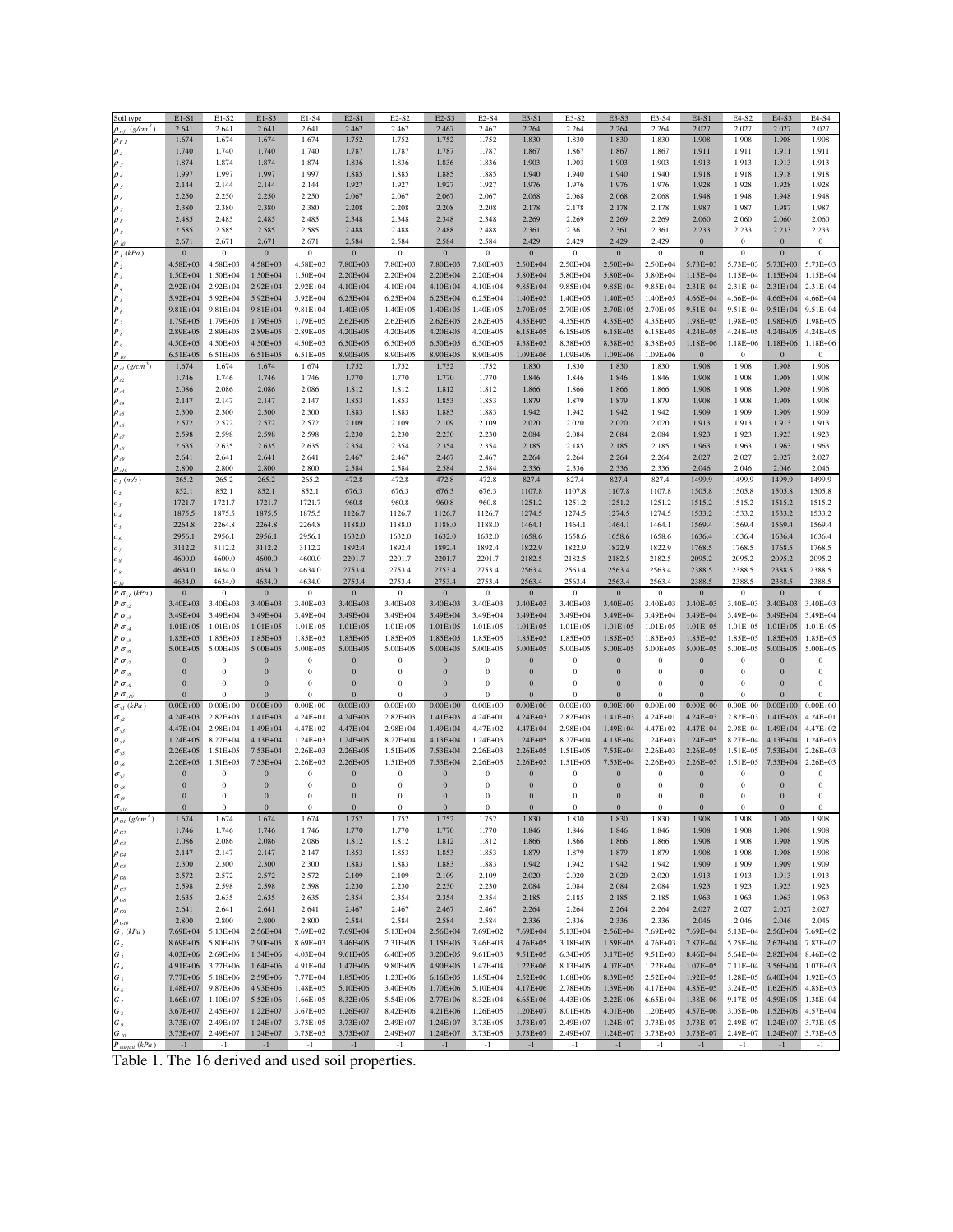# **SIMULATIONS**

A total of 16 simulations were performed with same set up as explained in the Section FINITE ELEMENT MODEL except for the used soil type. The focus with the simulations was to get an idea what influence the soil properties have on the maximum pressure and maximum impulse along the floor and also how the diffraction around the corner of the rigid block is affected of the soil properties.



Fig. 4. Maximum pressure along the floor for all 16 different soil types. The pressure is given in logarithmic scale.

The change in maximum floor pressure and maximum impulse was studied for all 16 soil types and the results showed that the floor pressure increased most with 'stiffer' EOS, i.e. the soil types which needed less compression to reach same pressure. Fig. 4 shows how maximum pressure varies along the floor for different soil types. The maximum pressure increased in average 132 times when results using E1-S1 (EOS from dry sand combined with strength model from dry sand) and E4-S1 (EOS from fully saturated clay combined with strength model from dry sand) are compared.

The shear strength also influences the level of the maximum pressure of the floor. Fig. 5 shows how the maximum pressure varies for all soil types with E1, EOS for dry sand but the shear strength varied from dry sand to fully saturated clay. One can observe a significant increase in pressure, in average about three times higher for E1-S4 than for E1-S1. When the EOS is becoming stiffer the effect is reduced, and when the EOS is equal to fully saturated clay it is erased, see Fig. 6.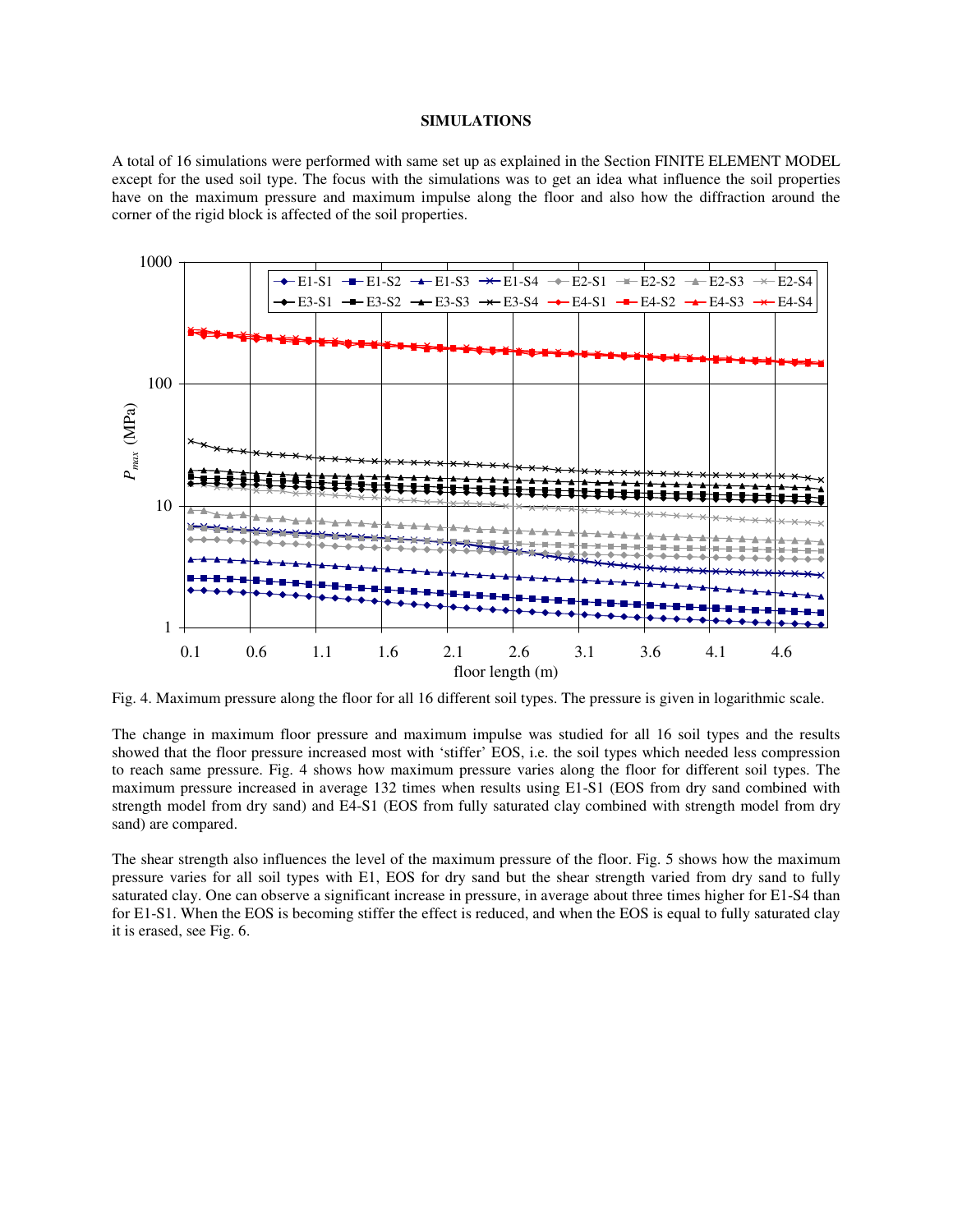

Fig. 5. Maximum pressure along the floor for EOS dry sand and the shear strength varied, E1-S*i*.



Fig. 6. Maximum pressure along the floor for EOS fully saturated clay and the shear strength varied, E4-S*i*.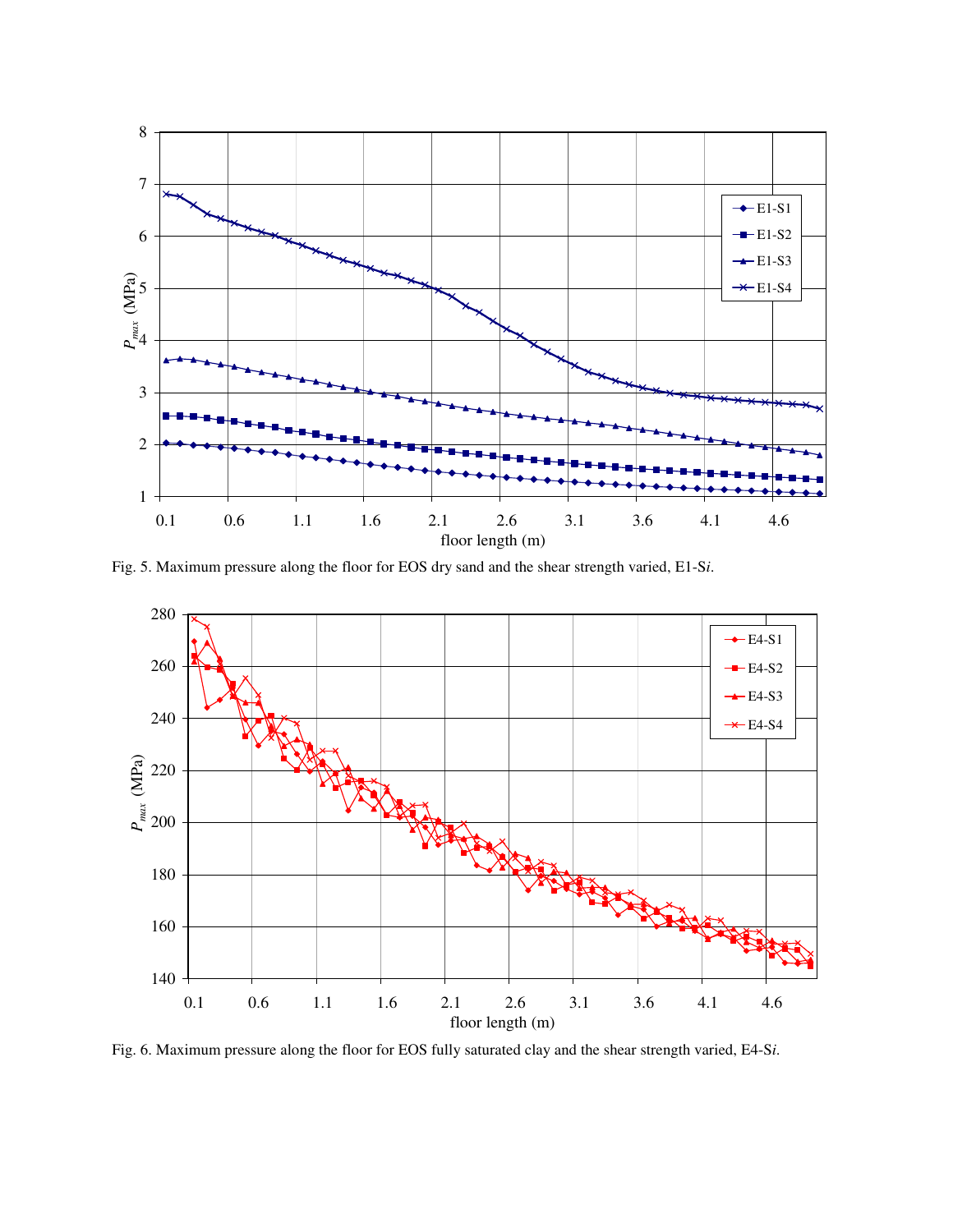The maximum impulse increases similarly as maximum pressure with stiffer EOS, see Fig. 7. The maximum impulse increase in average about seven times when E1-S1 is compared with E4-S1. The shear strength also influences the maximum impulse. When the EOS is kept constant with dry sand and the shear strength is varied the maximum impulse increase in average three times when E1-S1 is compared with E1-S4, see Fig. 8.



Fig. 7. Maximum impulse along the floor for all 16 different soil types



Fig. 8. Maximum impulse along the floor for EOS dry sand and the shear strength varied, E1-S*i*.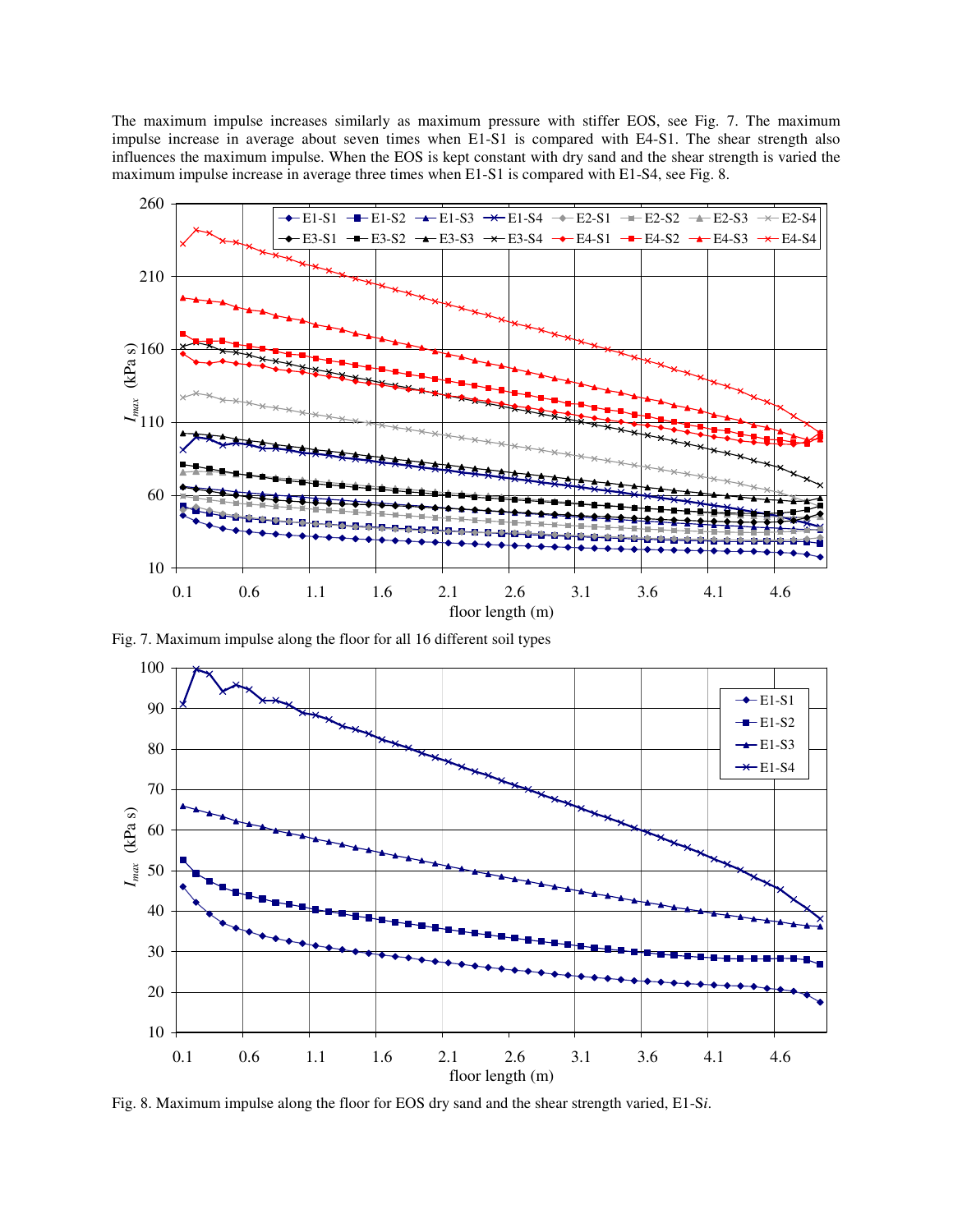The shear strength effect on the maximum impulse is reduced when the EOS is becoming stiffer. However in opposite to maximum pressure it still influences the level of maximum impulse even when the EOS is that of fully saturated clay, see Fig. 9. The average increase in maximum impulse is 1.5 times when E4-S4 is compared with E4- S1.



Fig. 9. Maximum impulse along the floor for EOS fully saturated clay and the shear strength varied, E4-S*i*.

The diffraction around the corner was highly influenced by the shear strength. When the shear strength was reduced curl effects started to show up on the floor side. In Fig. 10 and Fig. 11 vector plot field is compared for when the EOS dry sand is kept constant and the strength is varied from dry sand to fully saturated clay, i.e. E1-S1 and E1-S4 respectively. We can first of all see how significant the curl effect is in Fig. 11 compared with Fig. 10. Another interesting detail is that the soil is actually moving upwards from the corner along the wall when we have high shear strength and the soil moving along the floor is almost moving parallel to the floor, see Fig. 10. The moving direction along the wall is totally the opposite when the shear strength is reduced and the soil is actually moving downwards along the wall towards the corner and joining up with the flow under the floor, see Fig. 11. This effect is only occurring in the lower part of the wall. A bit higher up the on the wall the soil starts to move upwards again. Then when the shear strength is low a significant curl effects is occurring just behind the corner on the floor side, which makes the flow of soil not moving parallel along the beginning of the floor.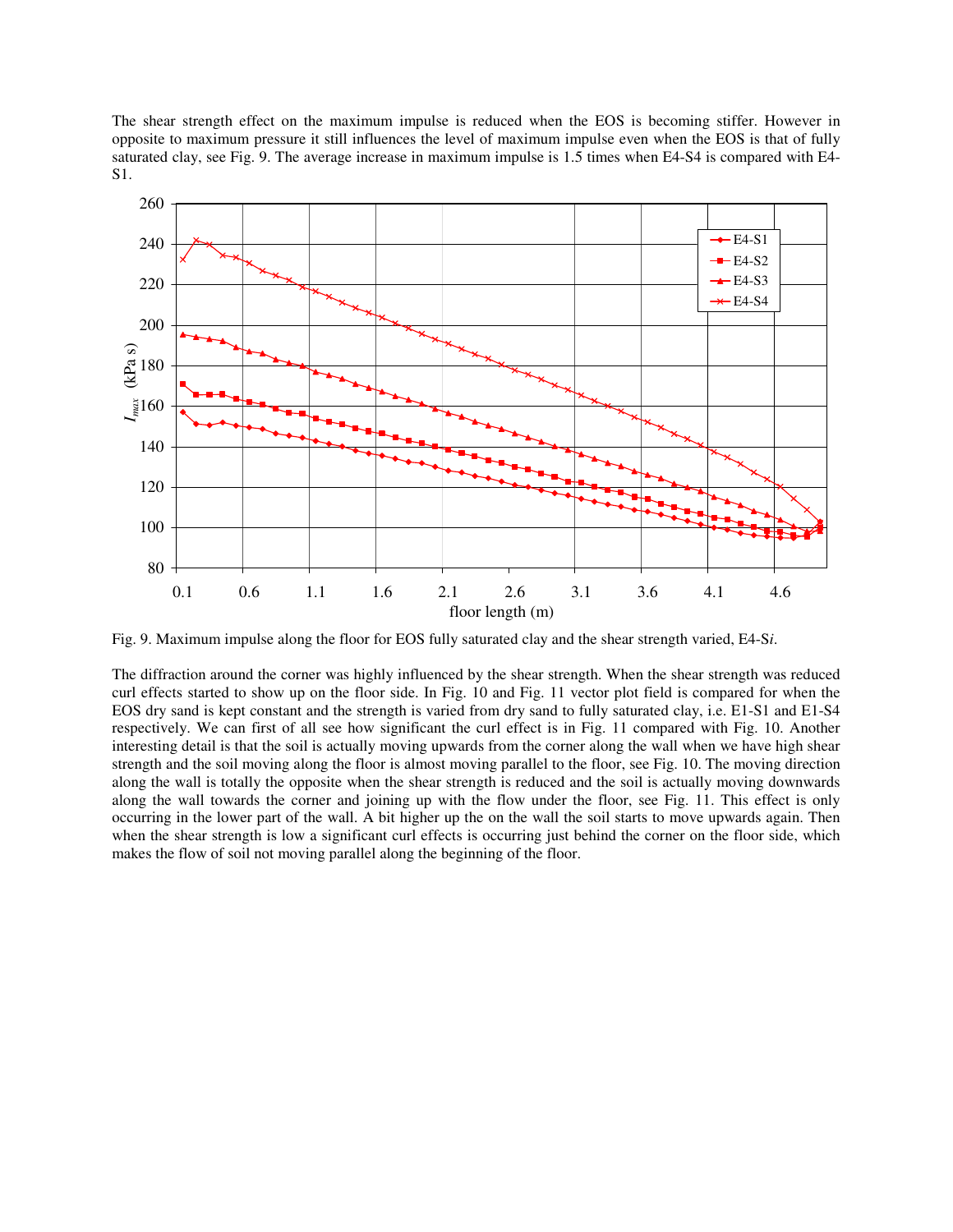

Fig. 10. Vector field plot for EOS dry sand and strength dry sand E1-S1 at 25 ms after detonation. Red arrow = 10 m/s and dark blue arrow = 0 m/s.



Fig. 11. Vector field plot for EOS dry sand and strength fully saturated clay E1-S4 at 25 ms after detonation. Red arrow = 10 m/s and dark blue arrow = 0 m/s.